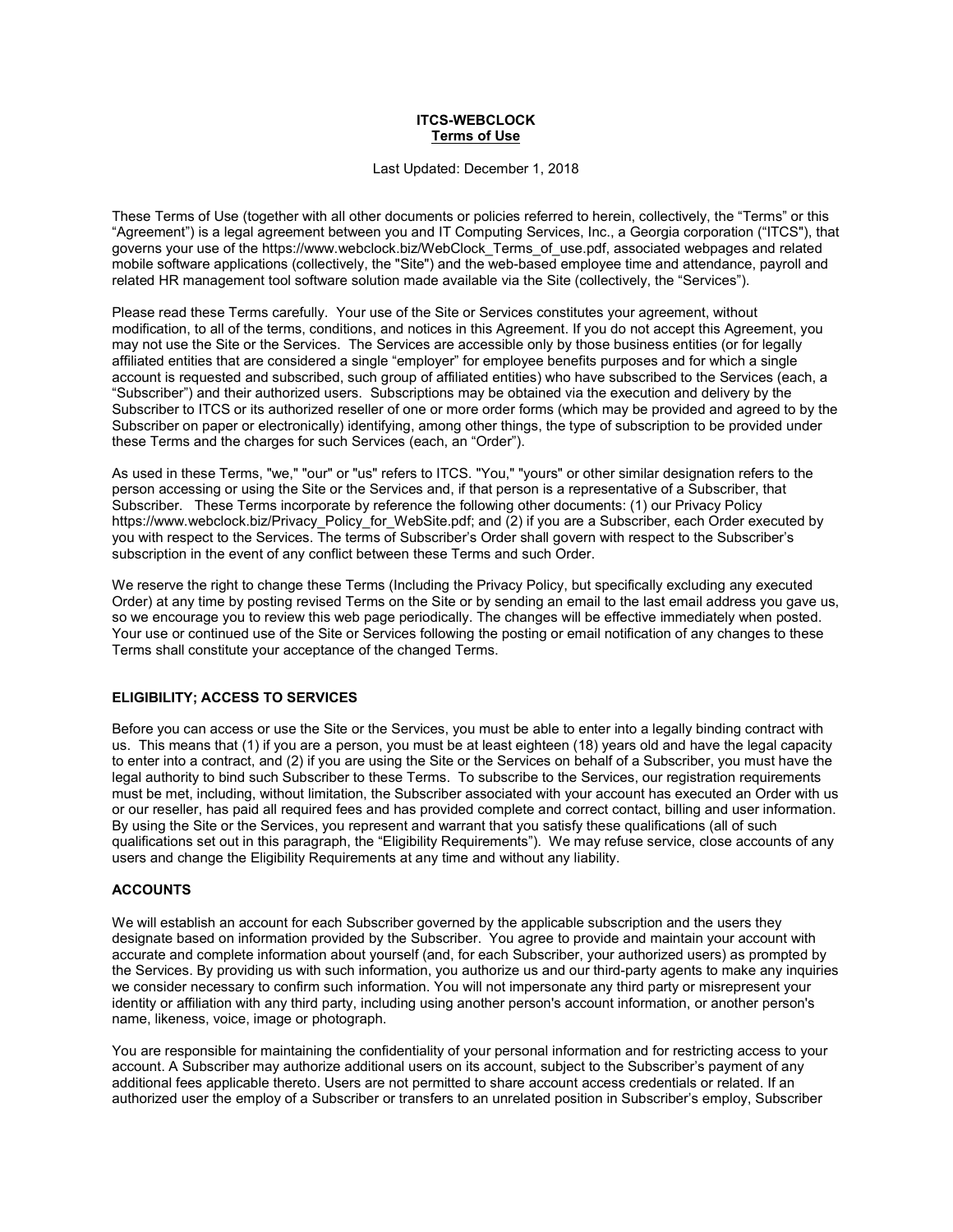may designate a replacement user without charge. You are responsible for all activities that occur under your account (or any downstream accounts associated with your subscription), and we will not be liable for any actions by any other individual that uses your account (including, without limitation, any other authorized users), identity or personal information with or without your consent or knowledge. You also agree to notify us promptly of any unauthorized use of your account, account information, identity, or personal information, or other breach of security that you become aware of involving or relating to the Site or the Services. In addition, you agree to exit from your account or the Services at the end of each session.

We do not get involved in disputes over who owns an account. You will not request access to or information about an account that is not yours, and you must resolve any account-related disputes directly with the other party. We decide who owns an account based solely on the information available to us with respect to the account, including, without limitation, the contact information on the account and Services Data available in the account.

#### FEES; PAYMENT; TERM

The subscription fees applicable to Subscribers' and their users' use of the Services (if any) are described in the applicable Order. Except as otherwise set forth in the applicable Order, we may modify or change the subscription fees for the Services at any time on at least sixty (60) days prior written notice (which may be via email to the primary administrative user on your account).

Some fees for the Services may be determined on per-unit basis, and your Subscriber's access to the Services is limited to the number of units indicated on the applicable Order. If a Subscriber extends access to the Services to any additional units, the fees due for your subscription will automatically increase based on the pricing set forth in such Order, and such increased fees will thereafter (or until any subsequent fee increase) be considered the minimum recurring fees due with respect to the Services, regardless of whether actual usage of the Services later decreases. Where the fees are calculated on a "per End User" basis, such unit consists of each End User with active, assigned access credentials.

Except as otherwise set forth in the applicable Order, all subscription fees are due and payable within thirty (30) days after your receipt of an invoice therefor. Your account will remain active (and these Terms will remain in effect) from the time you sign up for the Services until your account is terminated as described below under "Termination." Except as described under "Termination," Subscribers will not be entitled to receive a refund from us under any circumstances.

#### USE OF SITE AND SERVICES

You certify that you take full responsibility for the selection and use of and access to the Site and the Services. We may change, suspend or discontinue any aspect of the Site or the Services at any time, including the availability of any feature, database or content. We may also impose limits on certain features and services or restrict your access to part, or all, of the Site or the Services, without notice or liability.

All of the Site and Services content we make available to you is subject to copyright, trademark, service mark, trade dress and other intellectual property rights or licenses held by us or our licensors. We grant you a limited license to access and use the Site and the Services only to gather information about and participate in the programs and services we offer on the Site, including, without limitation, the Services. You may not otherwise use the content displayed on the Site or the Services. This is an Agreement for services and access to the Site only, and you are not granted a license to any software by this Agreement. Nothing on the Site or the Services shall be construed to confer any grant or license of any intellectual property rights, whether by estoppel, by implication, or otherwise. We and our licensors retain all right, title and interest in and to the Site and the Services, and reserve all rights not expressly granted herein.

You may not download (other than page caching) any of the Site, other than any end user applications available via the Site that are intended to be downloaded, installed, accessed and used on a mobile device solely for the purpose of accessing and using the Services in accordance with the terms of this Agreement. You also may not copy, modify, publish, distribute, transfer or create derivative works from any of the Site or the Services or any materials on the Site or the Services (including, without limitation, computer programs or other code). You must abide by all trademark and copyright notices, information, or restrictions contained in or attached to any portion of the Site or the Services.

Your license to access and use the Site and the Services does not include the right to resell any of the Site, the Services or its contents. You may not collect or use any product or service listings, descriptions, or prices, download or copy account information for the benefit of a third party, or use data mining, robots, or similar data gathering and extraction tools. You may not frame or utilize framing techniques to enclose any proprietary information (including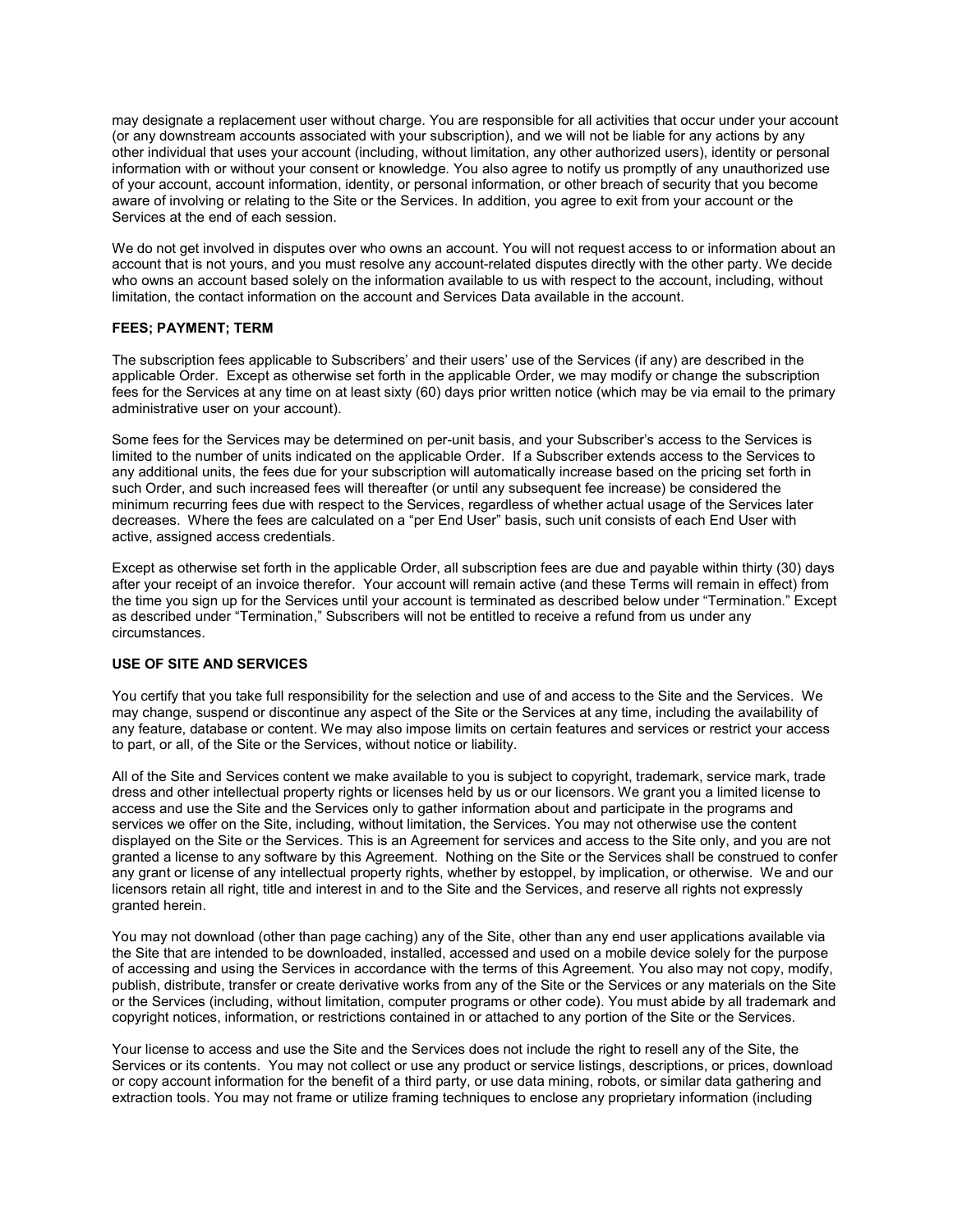images, text, page layout, or form) of the Site or the Services without our written consent. You may not use any metatags or any other "hidden text" utilizing the name, domain name or trademarks of ITCS without our express written consent. Any unauthorized use terminates the permission or license granted by us to access the Site and Services.

As a condition of your use of the Site and the Services, you warrant that you will not use the Site of the Services for any purpose that is unlawful or prohibited by these Terms and will otherwise comply with these Terms. Without limiting the generality of the foregoing, (1) you may not use the Site or the Services in a manner that could damage, disable, or impair the Site or Services or interfere with another party's use of the Site or Services; (2) you may not obtain or attempt to obtain any content through any means not intentionally made available through the Site or the Services; (3) you will not obtain or attempt to obtain access to any other subscriber's or user's account; and (4) you will not upload, post, distribute or otherwise publish through the Site or Services any materials that (i) restrict any other user from using and enjoying the Site or Services, (ii) are unlawful, threatening, abusive, libelous, defamatory, obscene, vulgar, offensive, pornographic, profane, sexually explicit or indecent, (iii) constitute or encourage conduct that would give rise to civil liability or otherwise violate any law, (iv) violate or infringe the rights of third parties including, without limitation, copyright, trademark, patent, rights of privacy or publicity or other proprietary rights, or (v) contain a virus or other harmful component.

Although we have no obligation to monitor the content provided by you or your use of the Site or the Services, we may do so and may, in our sole discretion, block or remove any content, Submissions (as defined below) or Services Data, or prohibit any use of the Site or the Services that we believe may be (or is alleged to be) in violation of this Agreement. In no case will such monitoring or related action make us responsible or liable for compliance with any laws or other obligations, for which you remain solely responsible and liable.

#### SUBMISSIONS GENERALLY

By posting or submitting any materials or any other communication other than Services Data, which is described below (individually or collectively "Submissions"), to or through the Site (e.g. via an email contact form, online forum or resource library, to the extent we make such features available), you grant us and our affiliated companies and necessary sub-licensees a perpetual, worldwide, irrevocable, unrestricted, non-exclusive, royalty free license to use, copy, license, sublicense, adapt, distribute, display, publicly perform, reproduce, transmit, modify, edit and otherwise exploit such Submissions, in all media now known or hereafter developed, unless otherwise prohibited by the terms of these Terms or any applicable federal, state or local law or regulation. You waive all rights to any claim against us for any alleged or actual infringements of any proprietary rights, rights of privacy and publicity, moral rights, and rights of attribution in connection with our authorized use of such Submissions.

By posting or submitting your Submissions, you warrant and represent that you own or control all of the rights to your Submissions, including, without limitation, all the rights necessary for you to provide or submit such Submission. You acknowledge that, by submitting Submissions through the Site, no confidential, fiduciary, contractually implied or other relationship is created between you and us other than pursuant to these Terms or applicable federal, state or local law or regulations.

The terms of this section do not apply to any Services Data you post or transmit via the Services, which Services Data will be governed by the following paragraph. We will not use, transmit or distribute any such Services Data except as permitted in that following paragraph.

#### SERVICES DATA

With respect to any information or data created or otherwise owned or licensed by you and provided to ITCS to be used in conjunction with the Services; or (ii) information or data output generated by the Services that is based on information or data supplied by, and is specific to, you to ITCS via the Services (collectively, the "Services Data"), you: (i) grant ITCS the right to use, copy, modify, manipulate and create derivative works of the Services Data as necessary in order for ITCS to provide and perform the Services; (ii) agree to secure rights in the Services Data necessary for ITCS to provide the Services without violating the rights of any third party, or otherwise obligating ITCS to you or any third party (except as otherwise set out in these Terms). Our access to any personally identifiable information in the Services Data is authorized solely in connection with our provision of the Services pursuant to this Agreement and is governed by the Privacy Policy. Except as otherwise required by applicable law, we do not and will not accept any obligations in any separate license or other agreement that may apply to the Services Data or use of the Services. We may transmit or disclose Services Data to third parties in accordance your or your Subscriber's directions (whether via the Services or otherwise).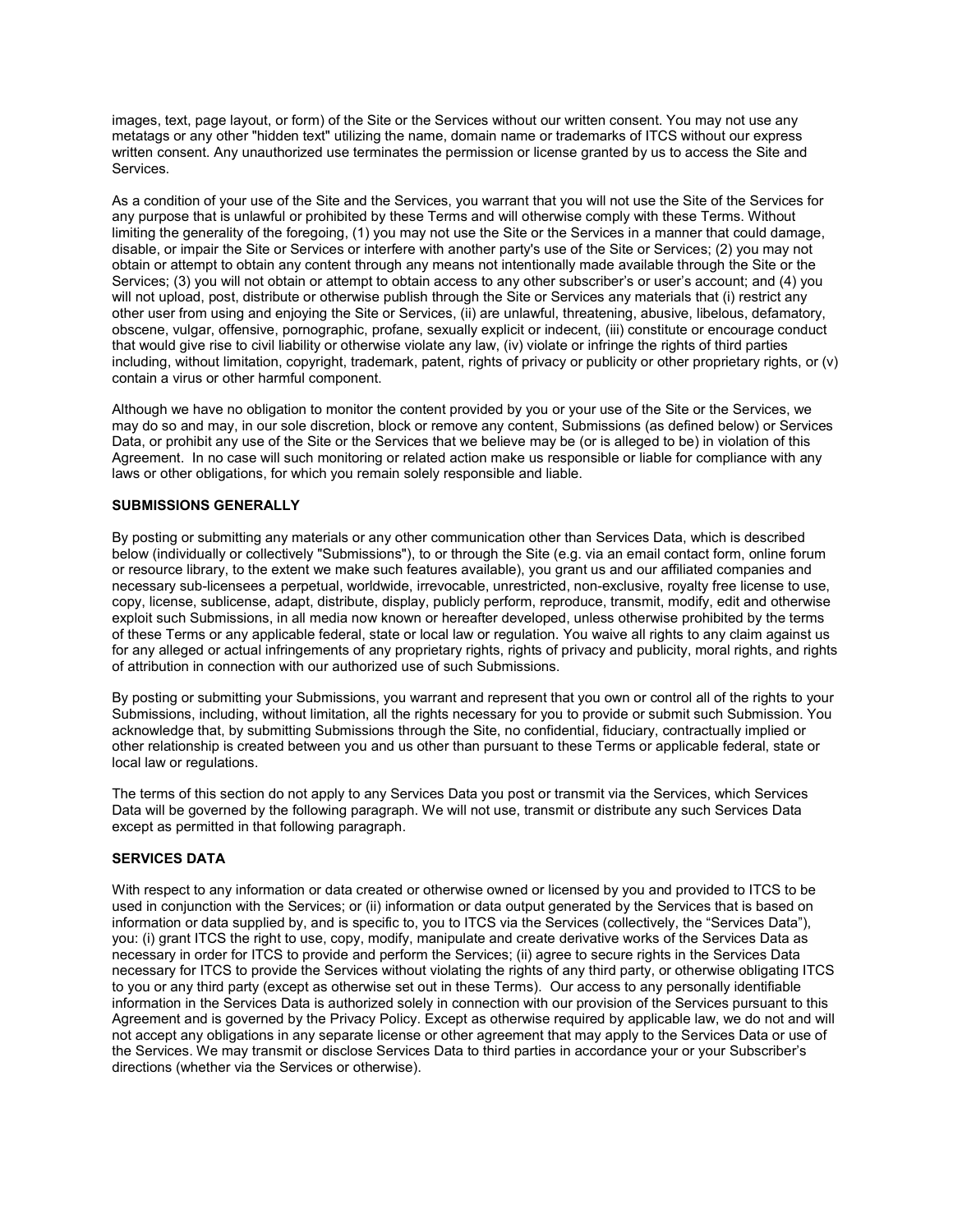Upon termination of the subscription applicable to your account, we will disable access to all accounts related to such subscription. Unless we and Subscriber otherwise agree in writing, we will delete the Services Data in such accounts within a reasonable period of time after termination. You agree that we have no obligation to hold or return any Services Data after termination. We also have no liability for deletion of any Services Data pursuant to these terms.

If we are required to respond to any search warrant, court order, subpoena other valid legal order relating to you or the Services Data, or you request material assistance from ITCS in connection with your efforts to conduct any investigation, to cooperate with or respond to any investigation being conducted by a third party, or to pursue or respond to any matter or respond to any legal or administrative proceeding or similar matter, you agree to reimburse us for any cost that we incur in so responding or assisting.

It is your responsibility to ensure the integrity of your Services Data posted or uploaded to the Services, in accordance with any Service specifications or instructions that we may provide to you (whether via the Services or otherwise) from time to time. Therefore, you hereby agree to and indicate responsibility for the accuracy, completeness and timeliness of your data (including, without limitation, Services Data) as entered in the Services, including ensuring compliance with these Terms. ITCS may add a level of data validation periodically, but this in no way alleviates your role in maintaining the integrity of your data. ITCS will not be responsible for the evaluation or verification of your information. You agree to indemnify, defend and hold harmless ITCS and its affiliates, and any of their officers, directors, shareholders, employees, consultants, agents, licensors and suppliers, from and against any and all claims, liability, damages, costs or expenses, including but not limited to reasonable attorneys' fees, arising from incomplete or inaccurate data in the Services. It is your responsibility, as an authorized representative of your Subscriber(s), to give your best efforts in providing current data in a timely manner.

### SERVICE METRICS

By using the Services, you grant ITCS the right to collect data about your use of the Services, including, without limitation, data related to how your users access and utilize the Services ("Service Metrics Data"). You agree that we may collect this data by automated means, such as data mining, robots, scraping and similar extraction tools. You hereby grant us and our affiliated companies and necessary sub-licensees a nonexclusive, worldwide, royalty-free, sub-licensable and transferable right during the term of this Agreement to use, copy, reproduce, reformat, modify, create derivative works based on, excerpt, translate, publish, transmit, perform, upload, or display such Service Metrics Data (including all related intellectual property rights) solely in connection with performing for you or providing to you the Services. In addition, you grant ITCS and its affiliated companies and necessary sub-licensees a nonexclusive, worldwide, royalty-free, perpetual, irrevocable, sub-licensable and transferable right to use, copy, reproduce, reformat, modify, create derivative works based on, excerpt, translate, publish, broadcast, transmit, perform, upload, or display your Service Metrics Data (including all related intellectual property rights), only as aggregated with other customer Service Metrics Data in a manner that does not contain personally identifiable information, to improve or market the Site or Services.

### THIRD PARTY SITES AND SERVICES

The Site and Services may allow you to enable links to, or incorporate or utilize, other websites, services or tools owned or maintained by third parties (collectively, "Third Party Services"). By enabling or accessing any Third Party Services via the Site or the Services, you hereby grant us all required permissions to access such Third Party Services and provide these functionalities.

We may terminate any Third Party Service's ability to interact with the Site or the Services at any time, with or without notice, and in our sole discretion, with no liability to you or to the third party. Any Third Party Service may take actions to impact our ability to make available some or all of the features of the Site or the Services at any time, with or without notice, and we will not be liable to you or to the third party for any such actions.

The Third Party Services are not under our control, and we are not responsible for the contents of any Third Party Services or any changes or updates to a Third Party Service. We do not guarantee the accuracy and completeness of the information obtained through any Third Party Service. Accordingly, we will not be liable for decisions made based upon information on the Third Party Services. We are not responsible for web casting or any other transmission received from any Third Party Services. We provide the Third Party Services to you only as a convenience and as an enhancement to our Services, and the inclusion of any Third Party Services does not imply endorsement by us of the Third Party Service or any association with its operators. You agree to abide by the terms and conditions of any applicable Third Party Services. Notwithstanding anything set forth herein to the contrary, you will abide by these Terms regardless of anything to the contrary in your agreement with any third party, and you shall not use any Third Party Services to avoid the restrictions set forth in these Terms.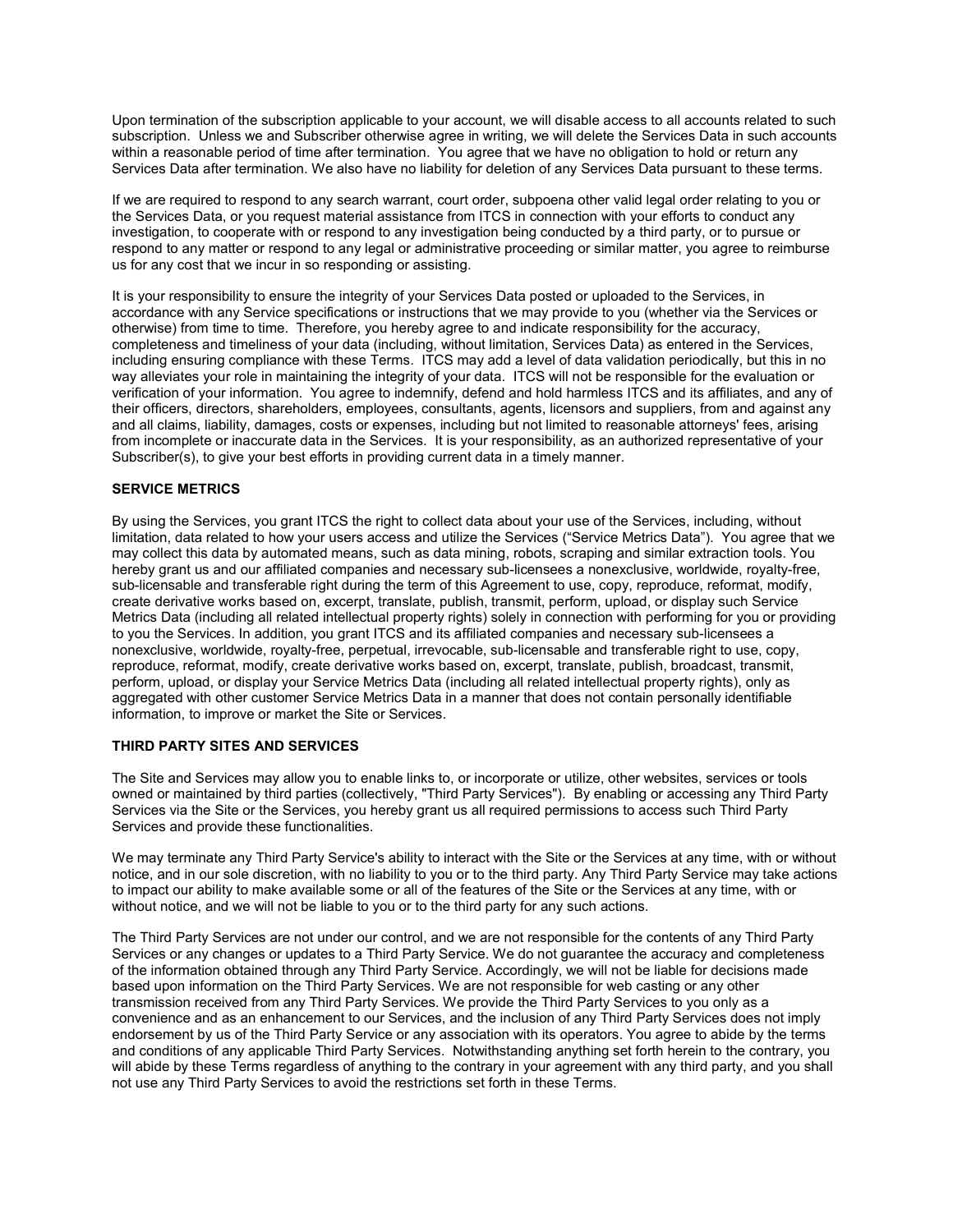#### **TERMINATION**

We may suspend the Site or the Services or terminate your account at any time upon notice to you in the event you or your users violate these Terms. Your account will also be closed if you or your Subscriber, as applicable, ceases to be a Subscriber covered by an active subscription (whether based on a failure to pay fees or otherwise), ceases to be satisfy the Eligibility Requirements or if an administrative user on your Subscriber's account directs that your account be terminated. Except as may be set forth in the applicable Order: (i) either the Subscriber or we have the right to terminate any Order and the subscription to the Services for convenience on at least 30 days prior written notice (in addition to any right to terminate for breach of these Terms); and (ii) we have no obligation to provide a refund of any subscription fees upon such termination. The Submissions, Services Data, Service Metrics, Term and Termination, Liability Disclaimer and Limitation, Indemnification, Compliance with Laws, Governing Law; Dispute Resolution and General sections of these Terms shall survive any such termination.

#### LIABILITY DISCLAIMER AND LIMITATION

THE SITE, THE SERVICES, AND THE INFORMATION, SOFTWARE, PRODUCTS, SERVICES, CONTENTS, GRAPHICS, DOCUMENTS AND OTHER ELEMENTS INCLUDED IN OR AVAILABLE THROUGH THE SITE OR THE SERVICES (COLLECTIVELY, THE "CONTENTS") MAY INCLUDE ERRORS. WE MAY, IN OUR SOLE DISCRETION, MAKE IMPROVEMENTS, DELETIONS, OR OTHER CHANGES IN THE SITE, THE SERVICES OR THE CONTENTS AT ANY TIME WITHOUT NOTICE, BUT WE ARE NOT REQUIRED TO DO SO. WE MAY IMPOSE LIMITS ON CERTAIN FEATURES AND SERVICES OR RESTRICT YOUR ACCESS TO THE SITE, THE SERVICES OR TO PORTIONS OF THE SITE OR THE SERVICES WITHOUT NOTICE OR LIABILITY.

PLEASE INFORM ITCS OF ANY ERRORS AT support@webclock.biz

WE MAKE NO REPRESENTATIONS ABOUT THE SUITABILITY, RELIABILITY, AVAILABILITY, TIMELINESS OR ACCURACY OF THE SITE, THE SERVICES OR THE CONTENTS FOR ANY PURPOSE. THE SITE, THE SERVICES AND THE CONTENTS ARE PROVIDED "AS IS" WITHOUT WARRANTY OR CONDITION OF ANY KIND, AND WE AND OUR SUPPLIERS AND LICENSORS DISCLAIM ANY AND ALL WARRANTIES WITH REGARD TO THE SITE, THE SERVICES, THE CONTENTS AND ANY THIRD PARTY SERVICES, INCLUDING, WITHOUT LIMITATION, ALL IMPLIED WARRANTIES OR CONDITIONS OF MERCHANTABILITY, FITNESS FOR A PARTICULAR PURPOSE, TITLE AND NON-INFRINGEMENT. YOU ASSUME ALL RESPONSIBILITY AND RISK FOR YOUR USE OF THE SITE, THE SERVICES, CONTENTS OR ANY THIRD PARTY SERVICES. WE DO NOT WARRANT THAT ANY MATERIAL OR FUNCTIONS IN THE SITE, THE SERVICES, THE CONTENT, THE THIRD PARTY SERVICES OR THE SERVER THAT MAKES THE SITE AND SERVICES AVAILABLE WILL BE UNINTERRUPTED OR ERROR FREE, THAT DEFECTS WILL BE CORRECTED OR THAT THE SITE, THE SERVICES, THE THIRD PARTY SERVICES OR THE SERVER IS FREE OF VIRUSES OR OTHER HARMFUL COMPONENTS. WE WILL NOT BE LIABLE FOR THE USE OR PERFORMANCE OF THE SITE, THE SERVICES, THE THIRD PARTY SERVICES THE CONTENTS OR ANY ERRORS CONTAINED THEREIN.

TO THE EXTENT THE LAW PERMITS, YOU RELEASE US FROM ANY CLAIMS OR LIABILITY RELATED TO (A) ANY SERVICES DATA (OTHER THAN LIABILITY DIRECTLY ARISING DUE TO OUR BREACH OF OUR OBLIGATIONS UNDER THESE TERMS WITH RESPECT TO SUCH SERVICES DATA), CONTENT OR MATERIALS YOU POST OR SEND USING THE SITE OR THE SERVICES, (B) THE CONDUCT OF ANY OTHER CLIENTS OF OURS OR THEIR RESPECTIVE USERS, OR (C) ANY PROBLEMS THAT MAY ARISE FROM ANY REMOTE ACCESS TO YOUR COMPUTERS OR OTHER SYSTEMS YOU PROVIDE TO OUR PERSONNEL OR AGENTS FOR THE PURPOSE OF TROUBLESHOOTING ISSUES. YOU HEREBY WAIVE CALIFORNIA CIVIL CODE SECTION 1542 (IF YOU ARE A CALIFORNIA RESIDENT), AND ANY SIMILAR PROVISION IN ANY OTHER JURISDICTION (IF YOU ARE A RESIDENT OF SUCH JURISDICTION).

TO THE MAXIMUM EXTENT PERMITTED BY APPLICABLE LAW, IN NO EVENT WILL WE OR OUR AGENTS, SUPPLIERS OR LICENSORS BE LIABLE FOR ANY DAMAGES WHATSOEVER ARISING OUT OF OR IN CONNECTION WITH THE SITE, THE SERVICES, THE CONTENTS OR ANY THIRD PARTY SERVICES, INCLUDING, WITHOUT LIMITATION, DIRECT, INDIRECT, PUNITIVE, INCIDENTAL, CONSEQUENTIAL, OR PUNITIVE DAMAGES, LOSS OF DATA OR PROFITS, LOSS OF OR DAMAGE TO PROPERTY OR CLAIMS OR THIRD PARTIES, WHETHER BASED ON CONTRACT, TORT OR OTHERWISE, EVEN IF ADVISED OF THE POSSIBILITY OF DAMAGES. IF YOU ARE DISSATISFIED WITH ANY OF THE SITE, THE SERVICES OR ANY OF THE TERMS OF THIS AGREEMENT, YOUR SOLE AND EXCLUSIVE REMEDY IS TO DISCONTINUE USING THE SITE AND THE SERVICES.

IN NO EVENT SHALL THE AGGREGATE LIABILITY OF ITCS, WHETHER IN CONTRACT, WARRANTY, TORT (INCLUDING NEGLIGENCE, WHETHER ACTIVE, PASSIVE OR IMPUTED), PRODUCT LIABILITY, STRICT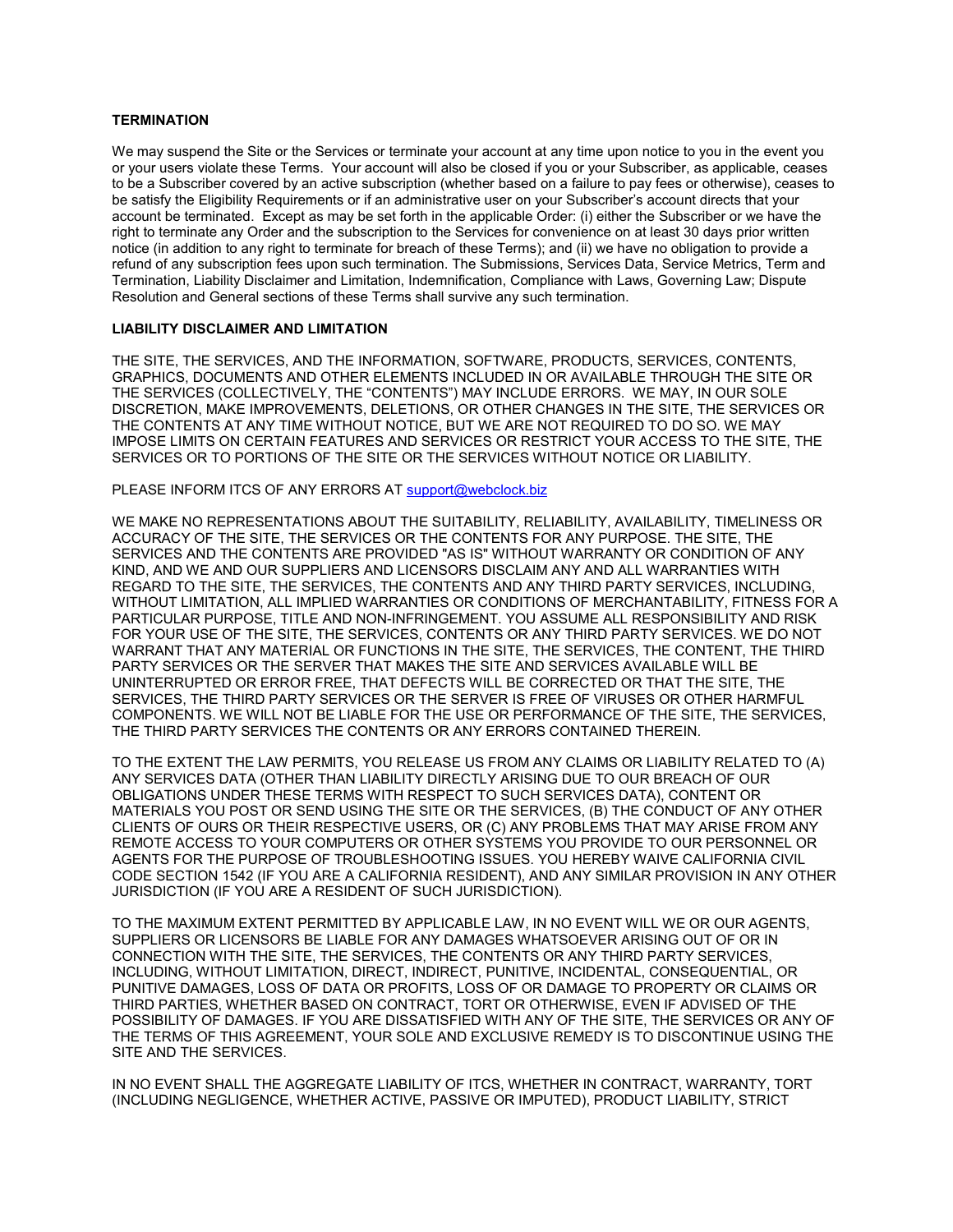LIABILITY OR OTHER THEORY, ARISING OUT OF OR RELATING TO THE USE OF THE SITE, THE SERVICES OR THE CONTENTS EXCEED ANY COMPENSATION PAID BY YOU FOR ACCESS TO OR USE OF THE SITE, THE SERVICES OR THE CONTENTS, AS THE CASE MAY BE, DURING THE SIX (6) MONTHS PRIOR TO THE DATE OF ANY CLAIM.

We are not liable or responsible for any delays or failure in performance of any part of the Site or Services due to any cause beyond our control, including, without limitation, acts of God, changes to law or regulations, embargoes, war, terrorist acts, riots, fires, earthquakes, nuclear accidents, zombie apocalypse, floods, strikes, power blackouts, volcanic action, unusually severe weather conditions, and acts of hackers or third-party internet service providers.

You agree that ITCS has entered into this Agreement in reliance upon the disclaimers of warranty and the limitations of liability set forth herein, that they reflect an allocation of risk between the parties (including the risk that a contract remedy may fail of its essential purpose and cause consequential loss), and that they form an essential basis of the bargain between the parties.

### INDEMNIFICATION

You agree to indemnify, defend and hold us, our suppliers, licensors, licensees and affiliates, and all of our and their respective directors, officers, agents, distributors, employees and other agents (collectively, the "Indemnified Parties") harmless from and against any and all damages, losses, liabilities, penalties, settlements, expenses and costs incurred by the Indemnified Parties (including, without limitation, reasonable attorneys' fees and costs) in connection with any claim arising out of or related to (i) your Submissions or Services Data, or any content that you post or distribute via the Site or the Services; (ii) any breach by you of this Agreement; or (iii) your use of the Site, the Services or any Third Party Services. You agree to provide us with prompt written notice in the event of any such claims or actions. You shall cooperate fully with us in the defense of any claim. We reserve the right, at your expense, to assume the exclusive defense and control of any matter subject to indemnification by you, and you shall not settle any action or matter without our written consent.

In addition, you acknowledge and agree that we have the right to seek damages when you use the Site or the Services for unlawful purposes, in an unlawful manner, or in a manner inconsistent with the terms of these Terms, and that such damages may include, without limitation, direct, indirect, special, incidental, cover, reliance or consequential damages. In the event that we are required to respond to a third party or law enforcement subpoena or court order that is related to your use of the Site or the Services, we may, in our sole discretion, require you to reimburse us for our reasonable expenses associated with complying with such subpoena or order.

#### COMPLIANCE WITH LAWS

You represent and warrant that your use of the Site and Services will comply with all applicable laws and regulations. You are responsible for determining whether our Services are suitable for you to use in light of any regulations, such as data privacy laws, export control or restriction or other laws. If you are required to comply with certain laws or regulations (such as European Data Privacy Laws) and you use our Services, then we are not liable if our Services does not meet those requirements, unless we have otherwise expressly agreed to comply with such requirements in these Terms.

In recognition of the global nature of the Internet, you agree to comply with all local rules where you reside or your organization is located regarding online activities, email and the Site or the Services. Without limiting the generality of the foregoing, you agree to comply with all applicable laws regarding the transmission of technical data exported to or from the United States or the country in which you reside. The Site and the Services are controlled and operated by us from our offices within the United States and we make no representation that the Site or the Services are appropriate or available for use in other locations. Those who access the Site or the Services from other locations do so at their own initiative and risk, and are fully responsible for compliance with all applicable laws in those locations. We do not offer the Site or the Services where prohibited by law.

You may not use, remove or export from the United States or allow the export or re-export of the Site or the Services, or any direct product thereof, including technical data, in violation of any restrictions, laws, or regulations of the United States or any other applicable country.

### GOVERNING LAW; DISPUTE RESOLUTION

THIS AGREEMENT IS GOVERNED BY THE LAWS OF THE STATE OF GEORGIA APPLICABLE TO CONTRACTS MADE AND PERFORMED THERE WITHOUT REGARD TO ITS CONFLICTS OF LAW PRINCIPLES. The United Nations Convention on Contracts for the International Sale of Goods does not apply to this Agreement.